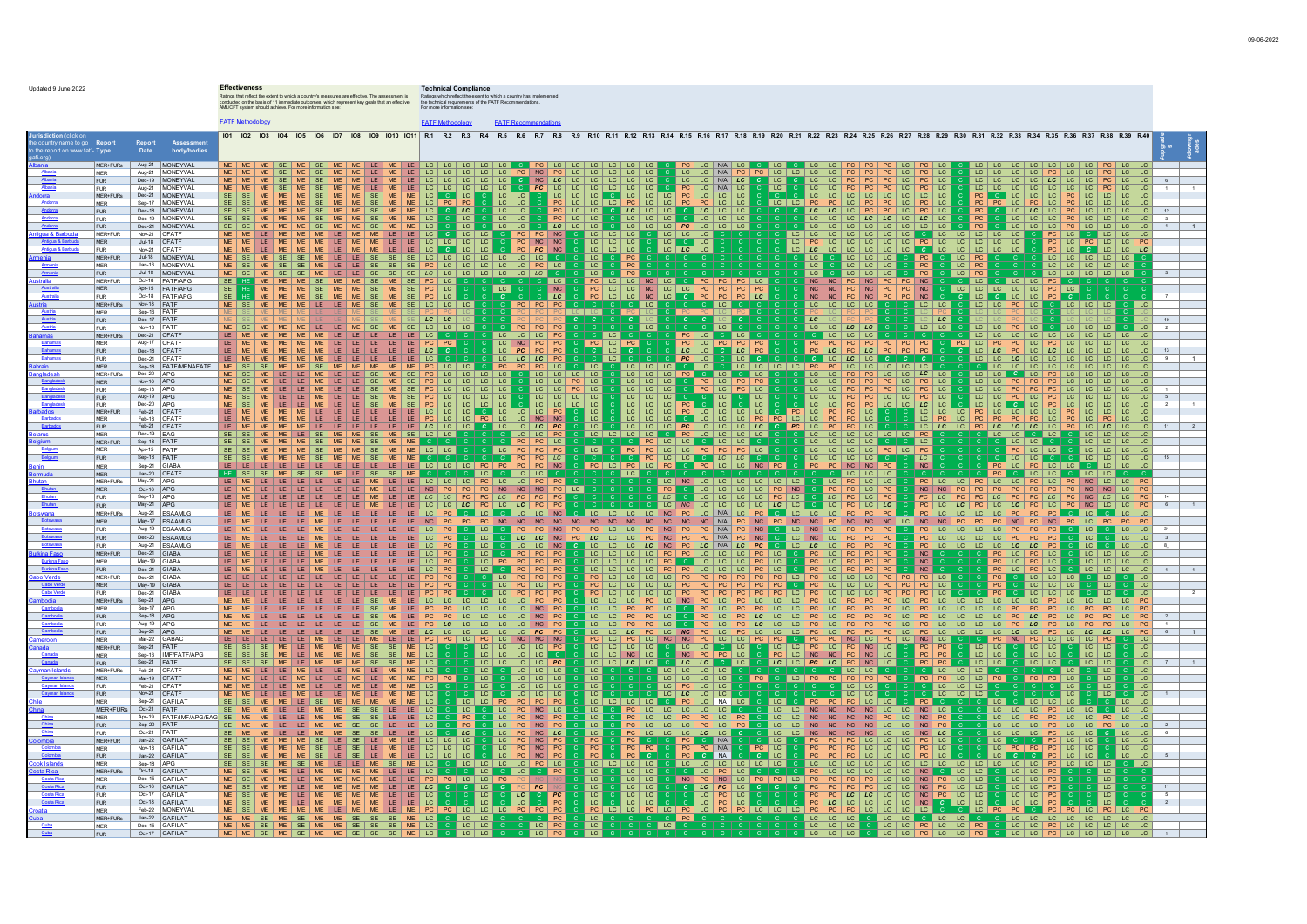|                  |                           |                                            | $101$ $102$                                                                                                                                                                                                                                    |  |
|------------------|---------------------------|--------------------------------------------|------------------------------------------------------------------------------------------------------------------------------------------------------------------------------------------------------------------------------------------------|--|
|                  |                           | Assessmer<br>body/bodies<br>Date           |                                                                                                                                                                                                                                                |  |
|                  |                           |                                            |                                                                                                                                                                                                                                                |  |
|                  | <b>FUR</b>                | Jan-21 GAFILAT                             | LC LC LC                                                                                                                                                                                                                                       |  |
|                  | <b>FUR</b>                | Jan-22 GAFILAT                             |                                                                                                                                                                                                                                                |  |
|                  | MER+FUR                   | Dec-21 MONEYVAL<br>Dec-19 MONEYVAL         | $LC$ $LC$<br>$LC$ $ $ $LC$<br>LC<br>PC<br>LC<br>LC  <br>PC.<br>LC.<br>LC<br>LC                                                                                                                                                                 |  |
|                  | MER<br><b>FUR</b>         | Dec-21 MONEYVAL                            | <sub>LC</sub>  <br>LC<br>$SF$ $SF$<br>LC LC LC PC<br>LC<br>$LC$ $PC$<br>PC<br>LC<br>LC.                                                                                                                                                        |  |
|                  | MER+FURs                  | Jan-22   MONEYVAL                          | LC LC LC PC<br>$PC$ LC                                                                                                                                                                                                                         |  |
|                  | MER                       | Feb-19 MONEYVAL                            | LC.<br>PC.<br>LC.                                                                                                                                                                                                                              |  |
|                  | <b>FUR</b>                | Sep-20   MONEYVAL                          | $LC$ $LC$ $\vert$                                                                                                                                                                                                                              |  |
|                  | <b>FUR</b>                | Jan-22 MONEYVAL                            | LC   LC   LC                                                                                                                                                                                                                                   |  |
|                  | <b>MFR</b>                | Apr-21 GABAC<br>Feb-21 FATF                | LC.<br>PC.<br>$\overline{1}$ C<br> C                                                                                                                                                                                                           |  |
|                  | MER+FURs<br>MER           | Aug-17 FATF                                | $\overline{1}$ C $\overline{1}$<br>LC  <br>LC PC<br><b>PC</b><br>$\overline{1}$ C                                                                                                                                                              |  |
|                  | <b>FUR</b>                | Nov-18 FATF                                | LC LC<br>LC.                                                                                                                                                                                                                                   |  |
|                  | FUR.                      | Nov-19 FATF                                | LC LC LC<br>LC   LC   LC<br>$LC$ $LC$<br>LC LC LC<br>$\lfloor c \rfloor$ $\lfloor c \rfloor$                                                                                                                                                   |  |
|                  | <b>FUR</b>                | Feb-21 FATE                                | LC<br>$LC$ $LC$<br>$10 - 10 - 10$<br>LC   LC<br>$\lfloor 1 \cdot C \rfloor$ $\lfloor 1 \cdot C \rfloor$<br>$\overline{1}$ C<br>LC LC LC<br>$\overline{1}$ C<br>$\overline{1}$ C<br>LC LC LC<br>$\overline{1}$ C<br>$\Box$ $\Box$               |  |
|                  | MFR+FLIR                  | Sep-19 GAFILAT                             | $\overline{1}$ C<br>$ LC $ $ LC $ $ LC $<br>$LC$ $PC$<br>$LC$ $LC$<br>I LC I LC I<br>LC LC PC<br>$ $ LC<br>ILC ILC                                                                                                                             |  |
|                  | <b>MER</b>                | Sep-18 GAFILAT                             | LC LC LC<br>PC<br>LC LC PC<br>PC<br>PC.<br>LC<br>LC LC<br>PC.<br>LC.<br>I LC I LC I<br>PC<br>LC.<br>LC LC                                                                                                                                      |  |
|                  | <b>FUR</b><br><b>MER</b>  | Sep-19 GAFILAT<br>Aug-21 MENAFATE          | PC<br>PC<br>LC.<br>LC<br> LC <br>LC LC<br>LC<br>LC<br>  LC   LC<br>LC.<br>LC.<br>LC.<br>PC PC LC<br>LC LC PC<br>LC   LC   LC   LC  <br>PC<br>LC LC LC<br>LC   LC<br>PC.<br>LC  <br>LC.<br>LC I                                                 |  |
|                  | MER+FURs                  | Aug-21 ESAAMLG/WB                          | PC<br>$LC$ $LC$<br>$LC$ $LC$<br>LC<br>$LC$ $LC$<br>LC   LC   LC<br>$\overline{1}$ C<br>LC I<br>PC N/A LC<br>LC.<br>LC.                                                                                                                         |  |
|                  | <b>MER</b>                | Jun-15 ESAAMLG/WE                          | LC <br>N/A<br>PC                                                                                                                                                                                                                               |  |
|                  | <b>FUR</b>                | Nov-18   FSAAMI G                          | $\overline{\mathsf{c}}$<br>LC<br>$N/A$ LC                                                                                                                                                                                                      |  |
|                  | <b>FUR</b>                | Sep-19 ESAAMLG                             | PC LC<br>LC<br>  LC  LC<br>$LC$ $LC$<br>$N/A$ LC<br>LC.<br>LC<br>LC<br>PC<br>PC                                                                                                                                                                |  |
|                  | <b>FUR</b><br><b>FUR</b>  | Dec-20 ESAAMLG<br>Aug-21 ESAAMLG           | LC<br>$N/A$ LC<br>LC.<br>LC<br>$LC$   $LC$                                                                                                                                                                                                     |  |
|                  | MER+FURs                  | Jan-21 APG                                 | LC<br>LC LC<br>LC.<br>LC<br>LC                                                                                                                                                                                                                 |  |
|                  | <b>MER</b>                | Nov-16 APG                                 | NC   NC   PC<br>PC<br>PC<br>LC   LC   PC   LC  <br>PC   LC                                                                                                                                                                                     |  |
|                  | <b>FUR</b>                | Oct-17 $APG$                               | PC PC PC<br>PC<br>PC<br>LC<br>$LC$ $LC$<br>LC   PC<br>LC   LC   PC   LC   LC<br>$PC$ LC<br>LC<br>LC.<br>$PC$   LC                                                                                                                              |  |
|                  | <b>FUR</b>                | Sep-18 APG                                 | $LC$ $LC$<br>PC<br>PC.<br>LC<br>$LC$ $  LC$ $  PC$ $  LC$ $  LC$ $  LC$<br>LC.<br>$LC$   $IC$<br>$LC$ $  LC$ $  LC$<br>$\overline{1}$ C<br>$PC$ $LC$                                                                                           |  |
|                  | <b>FUR</b>                | Aug-19 APG<br>Jan-21 LAPG                  | LC   LC   LC<br>LC   LC<br>$ $ LC $ $<br>LC<br>$\overline{1}$ C<br>$PC$   $IC$<br>PC.<br>l LC.<br>LC I LC<br>LC.<br>LC<br>l LC                                                                                                                 |  |
|                  | FUR (no rerati<br>MER+FUR | Oct-21 FATF                                | LC<br>$LC$ $LC$                                                                                                                                                                                                                                |  |
|                  | MER                       | Apr-19 FATF                                | <u>LC LC LC LC LC</u><br>LC PC LC LC LC<br>LC PC<br>$rac{PC}{LC}$<br>$rac{PC}{PC}$<br>PC<br> LC <br>LC.                                                                                                                                        |  |
|                  | <b>FUR</b>                | Oct-21 FATF                                | LC<br>LC PC<br>PC<br>LC LC LC LC<br>LC<br>LC.<br>LC<br>LC                                                                                                                                                                                      |  |
|                  | <b>MER</b>                | May-22 FATF                                | LC<br>PC<br>PC<br>$LC$ $LC$<br>$ $ LC $ $<br>LC LC LC<br>  <sub>LC</sub>   <sub>LC</sub><br>PC<br>NC<br>LC   LC                                                                                                                                |  |
|                  | MER<br>MER+FURs           | Sep-20 MONEYVA<br>Dec-21 GIABA             | LC   LC   PC<br>LC   PC   LC   LC   LC   LC   LC<br>LC   LC   PC   PC<br>LC   LC   LC   LC   PC<br>$\overline{\phantom{a}}$ LC<br>LC   LC   LC<br>P <sub>C</sub><br>PC LC PC<br>LC LC<br>NC<br>LC<br>LC<br>LC.<br>LC  <br>l LC.                |  |
|                  | <b>MER</b>                | Apr-18 GIABA                               | PC<br><b>NC</b><br>$PC$ LC<br><b>PC</b><br><b>LC</b><br>$LC$ $LC$<br>$LC$ $ $ $LC$ $ $<br>LC  <br>LC<br>$PC$ $LC$<br>LC.                                                                                                                       |  |
|                  | <b>FUR</b>                | Jun-18 GIABA                               | LC LC PC LC<br>LC LC PC LC<br>LC LC PC LC<br>LC LC<br>LC   LC   PC<br>LC<br>LC.<br>$PC$ $ $ $ $ $ $ $ $                                                                                                                                        |  |
|                  | <b>FUR</b>                | Dec-21 GIABA                               | LC<br>LC   LC   PC<br>LC   LC   PC<br>LC   PC   LC  <br><b>PC</b><br>LC   LC   PC   LC<br>LC<br>LC.<br>LC<br>NC<br>$LC$ $LC$                                                                                                                   |  |
|                  | MFR+FUR                   | Dec-21 MONEYVAL                            | L <sub>C</sub><br>LC.<br>$ LC $ $ LC $<br>LC<br>LC<br>LC   LC   LC<br>LC<br>LC<br>  LC   LC<br>LC  <br>LC                                                                                                                                      |  |
|                  | MER<br><b>FUR</b>         | Dec-19 MONEYVAL<br>Dec-21 MONEYVAL         | PC LC<br>$ $ LC $ $<br>LC LC LC<br>LC LC LC<br>PC LC PC PC PC<br>PC<br>$LC$ $LC$<br>LC<br>ME.<br>LC  <br>PC<br> PC PC LC<br>$LC$ $PC$<br>LC<br>LC<br>LC<br>$ $ LC $ $ LC<br>$LC$ $LC$<br>LC.<br>  LC   LC   LC<br>LC.<br>$ $ LC<br>$LC$   $LC$ |  |
|                  | <b>MER</b>                | Sep-19 FATF                                | LC.<br>LC LC LC LC PC<br>LC LC LC<br>$ $ LC $ $<br>PC LC LC LC LC<br>LC<br>LC LC LC<br>l LC I<br>$\overline{\phantom{a}}$ LC<br>PC<br>LC<br>LC<br>$ $ LC                                                                                       |  |
|                  | MER+FUR                   | Oct-18 CEATE/ GAEILAT                      | $PC$ $PC$ $LC$<br>LC<br>$ C $ $ C $<br>PC<br>LC PC<br>PC<br>PC.<br>LC.<br>$\overline{1}$ C<br>$LC$ $  LC$ $  LC$ $  LC$                                                                                                                        |  |
|                  | <b>MFR</b>                | Feb-17 CFATF/GAFILAT                       | LC PC<br>LC<br>LC<br>LC<br>PC<br>PC.<br>$LC$ LC<br>PC.<br>LC                                                                                                                                                                                   |  |
|                  | FUR                       | Oct-18 GAEILAT                             | LC.<br>1 <sup>c</sup><br><b>PC</b><br>PC.<br>$\overline{1}$ C                                                                                                                                                                                  |  |
|                  | <b>MER</b><br><b>MER</b>  | May-22 GIABA<br>Jul-19 CFATF               | PC LC PC<br>NC<br> LC <br>$N$ C<br><b>NC</b><br>PC<br>LC<br>PC<br>PC<br>LC PC<br>PC PC PC<br>PC<br>NC<br>NC<br>PC<br><b>NC</b><br>PC PC NC<br><b>NC</b>                                                                                        |  |
|                  | <b>MER</b>                | Aug-21   MONEYVAL                          | LC   LC   LC<br>  LC   LC<br>$NA$ $LC$<br>  <sub>LC</sub>  <br>LC   LC<br>LC<br> CC                                                                                                                                                            |  |
|                  | MER+FUR                   | Jan-20 GAFILAT                             | LC C C<br>$-c$<br> LC <br>LC<br>$LC$   $LC$<br>$LC$ $LC$                                                                                                                                                                                       |  |
|                  | <b>MER</b>                | Jan-17 GAFILAT                             | PC NC LC LC<br>LC LC PC LC<br>LC LC PC NC<br>LC<br>PC<br>LC<br>PC<br>NC<br>PC<br>PC<br>LC.                                                                                                                                                     |  |
|                  | <b>FUR</b>                | Jan-20 GAFILAT                             | $\overline{LC}$<br>PC<br><b>LC</b>                                                                                                                                                                                                             |  |
|                  | MER<br>MFR+FURs           | Sep-19 FATF<br>Aug-21 MONEYVAI             | PC<br>PC<br>$LC$ $  LC$ $  LC$<br>LC<br>$LC$ $LC$<br>$ LC $ $ LC $<br>I PC I<br>$LC$ $LC$<br><b>PC</b><br>LC.<br>$\overline{c}$<br>LC LC<br>LC.<br>  <sub>LC</sub>  <br>LC<br>LC<br>1 <sup>C</sup><br> C <br>LC<br>LC<br>LC.<br>PC             |  |
|                  | <b>MER</b>                | Sep-16   MONEYVAL                          | LC LC LC<br>LC PC PC<br>$rac{PC}{PC}$<br>LC PC<br>$PC$   LC   PC  <br>PC LC PC<br>PC  <br>LC<br>PC.<br>PC<br>PC.<br>LC  <br>PC<br>LC.<br>PC.                                                                                                   |  |
|                  | <b>FUR</b>                | Mar-18 MONEYVAL                            | PC<br>$LC$ $LC$<br>LC<br>LC PC<br>$LC$   $LC$<br>PC<br>LC.<br>LC.<br>PC<br>LC<br><b>LC</b><br>LC.<br>PC<br>LC<br>LC<br>LC                                                                                                                      |  |
|                  | <b>FUR</b>                | Dec-18 MONEYVAL                            | $LC$ $ $ $ $ $ $ $ $ $ $ $ $ $ $<br>LC LC PC<br>$LC$ $LC$ $LC$<br><b>PC</b><br>LC<br>  LC   LC<br>PC<br>LC<br>$LC$ $  LC$ $  LC$<br>PC<br>LC                                                                                                   |  |
|                  | <b>FUR</b><br><b>FUR</b>  | Dec-19 MONEYVAL<br>Aug-21   MONEYVAL       | LC   LC   LC   PC<br>LC<br>$LC$ $  LC$<br>PC<br>LC<br>$LC$ $LC$<br>LC   LC   LC<br>LC   LC   LC  <br>LC   LC   LC<br>LC<br>LC.<br>LC.                                                                                                          |  |
|                  | MER+FURs                  | Sep-21 FATE                                | $LC$ $LC$<br>LC                                                                                                                                                                                                                                |  |
|                  | <b>MFR</b>                | Apr-18 FATF                                | LC LC C C C LC<br>LC LC PC PC NC<br><b>LC C C LC</b><br>PC LC NC LC<br>PC PC PC<br>PC<br>PC LC<br>LC   PC  <br>PC LC<br>LC<br>PC PC                                                                                                            |  |
|                  | <b>FUR</b>                | Sep-19 FATF                                | LC PC PC<br>$\overline{PC}$<br>PC<br>PC<br><b>PC</b><br>NC<br>LC<br>PC<br>PC<br>PC<br>PC.<br>LC I<br>LC.<br>LC<br>$\overline{1}$ C<br>$\overline{1}$ C                                                                                         |  |
|                  | <b>FUR</b>                | Nov-20 FATE<br>Sep-21 FATF                 | <b>PC</b><br>$rac{LC}{LC}$<br>LC.<br>LC<br>LC<br>PC<br>PC<br>$ $ LC $ $<br>LC I<br>LC<br>  LC<br>LC.<br>LC.                                                                                                                                    |  |
|                  | <b>FUR</b><br><b>MER</b>  | Sep-18 APG                                 | $LC$ $  LC$ $  LC$<br>PC<br>NC<br>LC<br> LC LC <br>LC.<br>LC<br>LC<br>LC.<br>LC                                                                                                                                                                |  |
|                  | MER+FURs                  | Feb-22 FATF                                | <u>  LC   LC   PC   PC  </u><br>  LC   LC   LC   LC  <br><b>LC LC PC</b><br>C C LC<br>PC<br>C LC LC LC<br>PC<br>PC   LC   LC  <br>PC PC<br><b>C</b> LC<br>LC.<br>$LC$ $LC$<br>LC                                                               |  |
|                  | <b>MER</b>                | Sep-17 FATF                                | PC LC<br>PC<br>LC.<br>$LC$ $LC$<br>PC<br>PC<br>LC.<br>PC<br>NC<br>$PC$ LC<br> LC <br>PC<br>LC<br>LC<br>$PC$ $PC$<br>$LC$ $LC$<br>LC<br>l LC                                                                                                    |  |
|                  | <b>FUR</b>                | Nov-19 FATF                                | $LC$ $LC$<br>LC.<br>LC.<br>LC<br>LC<br>LC<br>LC.<br>LC<br>l LC                                                                                                                                                                                 |  |
| e of Ma          | <b>FUR</b><br>MER+FURs    | Feb-22 FATF<br>Jul-19 MONEYVAL             | LC   LC   LC<br>LC<br>LC<br>LC<br><b>LC</b><br>LC   LC   LC<br>$LC$ $LC$<br>l LC.<br>I LC I LC<br>LC<br>I LC I LC<br>LC I<br>l LC                                                                                                              |  |
| <b>Isle of M</b> | <b>MER</b>                | Dec-16 MONEYVAL                            | <u>CLCLCCC</u><br>LC LC PC LC<br>$LC$ $LC$ $LC$<br>$PC$ LC<br>$LC$ $LC$<br>LC<br>LC<br> PC LC LC<br>$LC$ $  LC$ $  LC$<br>LC<br>LC  <br>LC<br><b>PC</b><br>PC<br>LC  <br>LC<br>LC.<br><b>PC</b><br>LC.<br>LC<br><b>LC</b>                      |  |
|                  | <b>FUR</b>                | Jul-18 MONEYVAL                            | LC<br>LC.<br>$LC$ LC<br>$\overline{\phantom{a}}$ LC<br>LC<br><b>LC</b><br>LC<br>LC.<br>LC LC<br>$_{LC}$<br>LC.                                                                                                                                 |  |
|                  | <b>FUR</b>                | Jul-19 MONEYVAL                            | LC<br>LC<br>LC<br>$\mathbf{C}$<br>$ $ LC $ $<br>LC<br>LC.<br>$ LC $ $ LC $<br>LC<br>LC<br>LC<br>LC.<br>LC<br>LC<br>LC                                                                                                                          |  |
|                  | MER+FUR                   | May-22 FATF/MONEY                          | LC LC<br>$LC$   $LC$<br>LC<br>$ $ LC<br>$ LC $ $ LC $<br>$LC$ $LC$<br>LC LC N/A PC LC<br>PC<br>$LC$ $  LC$ $  LC$<br>LC<br><b>MF</b>                                                                                                           |  |
|                  | <b>MER</b><br><b>FUR</b>  | Dec-18 FATF/MONEYVA<br>May-22 FATF/MONEYVA | $LC$ $LC$<br>LC   LC   LC<br>$LC$ $  LC$ $  LC$<br>C PC N/A PC LC<br>$LC$ $LC$<br>PC<br>$LC$ LC<br>  LC<br>PC<br>LC<br>LC<br>$LC$<br>LC.<br>$LC$ LC<br>LC<br>LC<br>N/A<br>LC<br>LC<br>LC<br>  LC<br>LC.                                        |  |
|                  | MER+FUR                   | Mar-19   IMF/FATF                          | $PC$ LC<br>$LC$ $PC$<br>LC<br>$LC$ $LC$<br>$LC$ $LC$<br>LC <sub>1</sub><br>LC   LC   LC                                                                                                                                                        |  |
|                  | <b>MER</b>                | Feb-16 FATF                                | LC PC<br>LC PC<br>LC<br>LC.<br>LC.<br>$LC$ $ $ $LC$ $ $ $LC$<br>l LC<br>LC.<br>LC I LC<br>LC.<br>l LC                                                                                                                                          |  |
|                  | FUR.                      | Mar-19 FATF                                | $\overline{LC}$<br>LC.<br>LC.                                                                                                                                                                                                                  |  |
|                  | MER+FUR<br><b>MFR</b>     | Jan-21 CFATF<br>Jan-17 CFATF               | $LC$ $LC$<br>I LC.<br>LC   LC   LC   LC<br>LC I LC<br>LC<br>PC.<br>PC.<br><b>PC</b><br>LC PC<br>PC.<br>PC<br>$\overline{1}$ C<br>LC.                                                                                                           |  |
|                  | <b>FUR</b>                | Jan-21 CFATE                               | <b>PC</b><br>LC<br>LC<br>LC<br>LC<br>LC.<br>LC<br>PC<br>$\overline{1}$ C<br>LC<br>TC.                                                                                                                                                          |  |
|                  | MER                       | Aug-21   FATF/APC                          | $ LC $ $ LC $<br>$LC$ $ $ $ $ $ $ $ $ $ $ $ $ $ $ $ $ $ $<br>LC  <br>LC NA<br>LC.<br>LC<br>LC                                                                                                                                                  |  |
|                  | MER                       | Jan-20 MENAFATF                            |                                                                                                                                                                                                                                                |  |
|                  | MER                       | Apr-20 FATF/APG                            |                                                                                                                                                                                                                                                |  |
|                  | MER+FUR<br><b>MER</b>     | Dec-19 EAG<br>Sep-18 EAG                   | LC                                                                                                                                                                                                                                             |  |
|                  | <b>FUR</b>                | Dec-19 EAG                                 |                                                                                                                                                                                                                                                |  |
|                  | $MFR + FI$ IR             | Dec-19 MONEYVAL                            |                                                                                                                                                                                                                                                |  |
|                  | <b>MFR</b>                | Jul-18 MONEYVAI                            |                                                                                                                                                                                                                                                |  |
|                  | FUR.                      | Dec-19 MONEYVAL                            |                                                                                                                                                                                                                                                |  |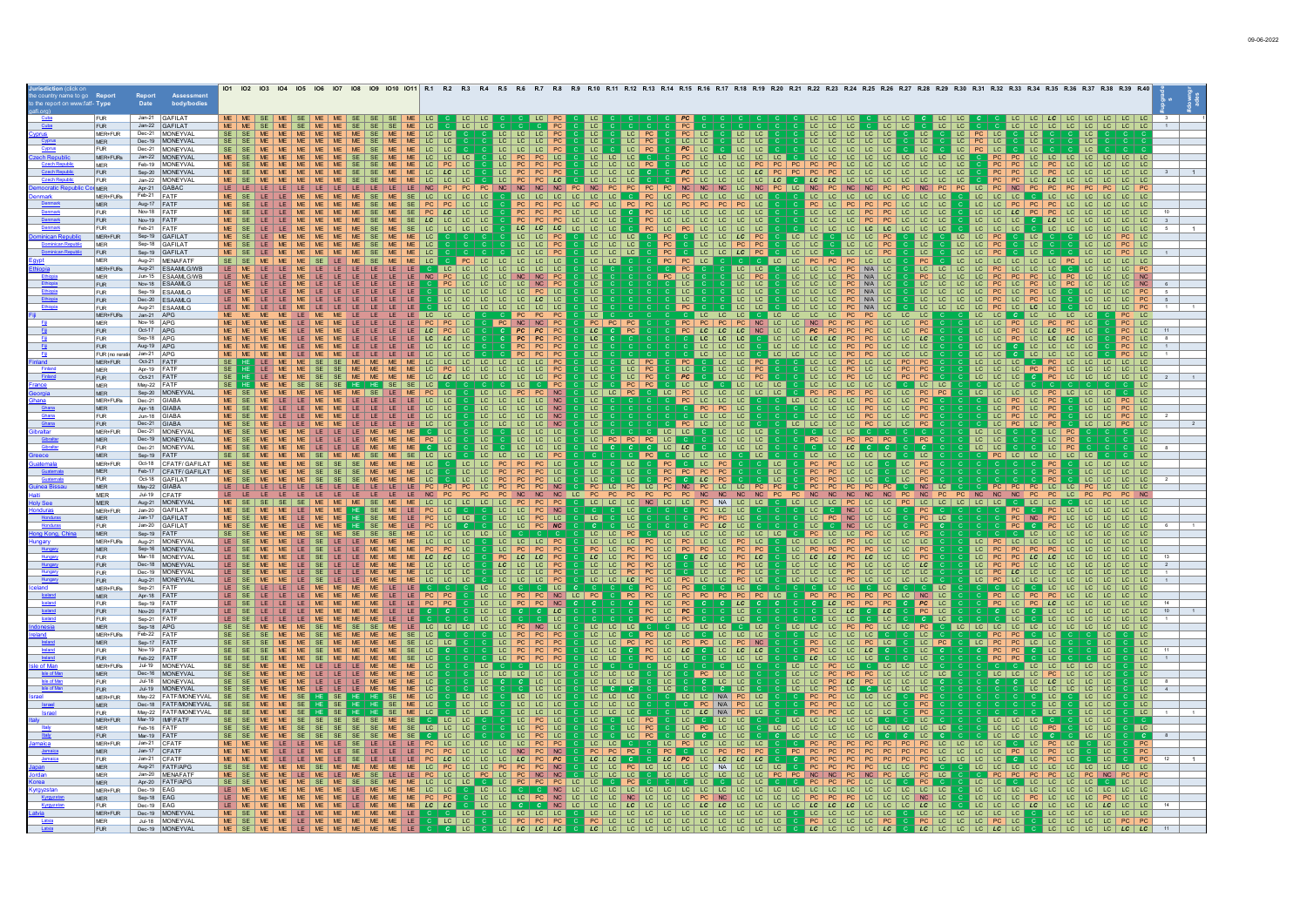|                           |                                                       | 101 102 103                                                                                                                                                                                              |  |
|---------------------------|-------------------------------------------------------|----------------------------------------------------------------------------------------------------------------------------------------------------------------------------------------------------------|--|
|                           | Assessmen<br>body/bodie:<br>Date                      |                                                                                                                                                                                                          |  |
|                           |                                                       |                                                                                                                                                                                                          |  |
| MER+FURs                  | Nov-21 MONEYVAL                                       |                                                                                                                                                                                                          |  |
| <b>MER</b><br><b>FUR</b>  | Feb-19 MONEYVAL<br>Sep-20 MONEYVAL                    | LC   LC   LC<br>$ LC $ $ LC $<br>$C$ LC<br>LC<br>LC.<br>LC<br>  LC<br>LC<br>LC<br>LC.<br>LC.<br>LC.<br>LC.                                                                                               |  |
| <b>FUR</b>                | Nov-21 MONEYVAL                                       | LC LC LC<br>LC LC LC<br>$\frac{LC}{LC}$<br>LC LC PC LC<br>LC LC PC LC<br>LC<br>LC<br>$LC$ $LC$<br>LC.<br>LC.<br>LC<br>LC.<br>$LC$   $LC$                                                                 |  |
| MER+FUR                   | Oct-19   APG                                          | LC<br>LC<br>LC<br>$LC$   $LC$                                                                                                                                                                            |  |
| <b>MER</b>                | Dec-17 APG                                            | LC<br>PC<br>PC<br>LC<br>LC  <br><b>LC</b>                                                                                                                                                                |  |
| <b>FUR</b>                | Oct-19 APG                                            | LC<br><b>LC</b><br>LC.                                                                                                                                                                                   |  |
| MER+FUR<br><b>MER</b>     | Dec-20 ESAAMLG/W<br>Sep-18 ESAAMLG/WB                 | <b>NC</b><br>$\frac{NC}{NC}$<br>NC<br><b>NC</b><br><b>NC</b>                                                                                                                                             |  |
| <b>FUR</b>                | Dec-20 ESAAMLG/WE                                     | <b>NC</b>                                                                                                                                                                                                |  |
| <b>MER</b>                | Sep-19 ESAAMLG                                        | LC.<br>$LC$ $PC$<br>LC.<br>LC.<br>  LC                                                                                                                                                                   |  |
| MER+FUR                   | Oct-18 APG/FATF                                       | LC                                                                                                                                                                                                       |  |
| <b>MER</b><br><b>FUR</b>  | Sep-15 APG/FATF<br>Oct-18 APG/FATE                    | LC<br>$\Box$ C                                                                                                                                                                                           |  |
| <b>MER</b>                | Mar-20 GIABA                                          | PC<br>PC<br>$NC$ $PC$<br>NC<br>LC   LC<br>LC.<br>LC                                                                                                                                                      |  |
| MER+FUR                   | Aug-21 MONEYVAL                                       | NC LC C C PC<br>LC LC LC LC LC<br>$\overline{LC}$<br> c <br>LC LC LC LC LC<br>$\overline{\text{LC}}$<br>$\overline{\phantom{a}}$ LC                                                                      |  |
| <b>MER</b>                | Jul-19 MONEYVAL                                       | PC<br>$LC$ $LC$<br>LC.<br>LC<br>LC<br>LC.<br><b>LC</b>                                                                                                                                                   |  |
| <b>FUR</b>                | Aug-21   MONEYVAL                                     | LC.<br>I LC I LC<br>LC<br>LC.                                                                                                                                                                            |  |
| MER+FURs<br><b>MER</b>    | Nov-21 MENAFATE<br>Nov-18 MENAFATF                    |                                                                                                                                                                                                          |  |
| <b>FUR</b>                | Apr-19 MENAFATE                                       | $NC$ LC<br>$NC$ LC<br>$\frac{NC}{NC}$                                                                                                                                                                    |  |
| <b>FUR</b>                | Dec-20 MENAFATF                                       |                                                                                                                                                                                                          |  |
| <b>FUR</b>                | Nov-21 MENAFATF                                       |                                                                                                                                                                                                          |  |
| MER+FURs                  | Dec-20 ESAAMLG<br>Jul-18 ESAAMLG                      | $NC$ $PC$<br>$NC$ $NC$<br>NC<br>NC LC<br>PC<br>PC                                                                                                                                                        |  |
| <b>MER</b><br>FUR.        | Apr-19 ESAAMLG                                        | NC LC<br>$ $ LC $ $<br>$\overline{PC}$<br>PC<br>NC<br>NC<br>LC LC<br>PC<br>PC<br>LC LC                                                                                                                   |  |
| <b>FUR</b>                | Sep-19 ESAAMLG                                        | PC<br><b>PC</b><br>LC.<br>LC.<br>LC.                                                                                                                                                                     |  |
| <b>FUR</b>                | Dec-20 ESAAMLG                                        | $\overline{LC}$<br>LC<br><b>NC</b><br>LC                                                                                                                                                                 |  |
| MER+FURs                  | May-22   IMF/FATF/GAFILA                              | LC<br>PC                                                                                                                                                                                                 |  |
| <b>MER</b>                | Jan-18  IMF/FATF/GAFILAT<br>Jun-21   IMF/FATF/GAFILAT | PC<br>PC.<br>PC<br>PC.<br>LC<br> LC <br>LC  <br>LC<br>LC.<br>$\overline{1}$ C<br>TC<br>PC<br>LC<br>PC.<br>PC LC LC<br>LC   LC<br>LC I                                                                    |  |
| <b>FUR</b><br><b>FUR</b>  | May-22   IMF/FATF/GAFILA                              | PC<br>LC.<br>$LC$ $LC$<br>$ $ LC $ $<br>PC.<br>$LC$ $LC$<br>$c$   $lc$                                                                                                                                   |  |
| MER                       | Jul-19 MONEYVAL                                       | $PC$ LC<br>PC<br>$LC$ $LC$<br>LC<br>LC LC PC LC<br>PC<br>LC.<br>LC<br>LC.<br>  <sub>LC</sub>  <br>LC.                                                                                                    |  |
| MER+FURs                  | Sep-21   APG                                          | $LC$ $LC$<br>$LC$ $LC$                                                                                                                                                                                   |  |
| MER                       | Sep-17 APG                                            | $LC$ $LC$ $PC$<br>NC<br>LC   LC   LC                                                                                                                                                                     |  |
| <b>FUR</b><br><b>FUR</b>  | Oct-19 APG<br>Sep-20 APG                              | <b>LC</b>                                                                                                                                                                                                |  |
| <b>FUR</b>                | Sep-21 APG                                            |                                                                                                                                                                                                          |  |
| MER+FUR                   | Dec-20 MENAFAT                                        | $ $ LC $ $<br>$LC$ $LC$                                                                                                                                                                                  |  |
| <b>MER</b>                | Jun-19 MENAFATF                                       | LC<br>PC<br>PC                                                                                                                                                                                           |  |
| <b>FUR</b>                | Dec-20 MENAFATE                                       | $LC$ $LC$ $LC$<br>LC<br><b>LC</b><br>PC<br>LC.<br>LC  <br>LC                                                                                                                                             |  |
| <b>MER</b><br>MER+FURs    | Jun-21 ESAAMLG<br>Aug-21 APG                          | $NC$ $NC$<br>NC<br>PC<br>LC NC<br>LC.<br>LC<br><b>PC</b><br>PC<br>LC<br>LC                                                                                                                               |  |
| <b>MER</b>                | Sep-18 APG                                            | C NC<br>N <sub>C</sub><br>PC<br>PC<br>NC<br>LC<br>LC<br>PC<br>PC<br>LC<br>PC.                                                                                                                            |  |
| <b>FUR</b>                | Aug-19 APG                                            | PC<br>PC<br>PC<br>$NC$ LC<br>LC<br>PC<br>LC<br>LC<br><b>PC</b><br>PC                                                                                                                                     |  |
| <b>FUR</b>                | Sep-20 APG                                            | LC PC<br>LC<br>LC<br>LC<br>LC<br>PC<br>PC<br>PC<br>LC.<br>PC.                                                                                                                                            |  |
| <b>FUR</b>                | Aug-21 APG                                            | LC<br>LC                                                                                                                                                                                                 |  |
| MER+FUR<br>MER            | May-22 FATF/APC<br>Apr-21 FATF/APC                    |                                                                                                                                                                                                          |  |
| <b>FUR</b>                | May-22 FATF/APC                                       |                                                                                                                                                                                                          |  |
| MER+FURs                  | Jan-21 GAFILAT                                        |                                                                                                                                                                                                          |  |
| <b>MER</b>                | Oct-17 GAFILAT                                        | NC                                                                                                                                                                                                       |  |
| <b>FUR</b>                | Jan-19 GAFILAT                                        | PC                                                                                                                                                                                                       |  |
| FUR.<br><b>FUR</b>        | Aug-19 GAFILAT<br>Jan-20 GAFII AT                     | PC.                                                                                                                                                                                                      |  |
| <b>FUR</b>                | Jan-21 GAFILAT                                        |                                                                                                                                                                                                          |  |
| <b>MER</b>                | Nov-21 GIABA<br>Nov-21 GIABA                          | $PC$ LC<br>$PC$ C<br>$\frac{1}{10}$<br>LC                                                                                                                                                                |  |
| MFR.                      |                                                       | $\begin{array}{ c c c }\hline c&c&c\ \hline c&c&c\ \hline \end{array}$<br>LC   LC                                                                                                                        |  |
| MER+FURs+I<br>MFR.        | Dec-19 FATE<br>Dec-14 FATF                            | $\frac{c}{1c}$<br>$ $ LC<br>LC  <br>LC.                                                                                                                                                                  |  |
| <b>FUR</b>                | Mar-18 FATF                                           | PC<br>LC.<br>LC LC                                                                                                                                                                                       |  |
| <b>FUR</b>                | Mar-19 FATE                                           | LC<br>LC                                                                                                                                                                                                 |  |
| <b>FUAR</b>               | Dec-19 FATE                                           | LC<br>LC.                                                                                                                                                                                                |  |
| MER+FURs                  | Sep-21 APG                                            |                                                                                                                                                                                                          |  |
| <b>MER</b><br><b>FUR</b>  | Oct-19 APG<br>Sep-20 APG                              | PC<br>PC   LC   PC   LC   PC  <br>PC<br>PC PC PC PC<br>N <sub>C</sub><br>$NC$ $PC$<br>PC<br>PC<br><b>PC</b><br>LC.<br>PC<br>PC.<br><b>PC</b><br>$\overline{1}$ C<br>PC<br>LC.<br>LC.<br>PC.<br><b>NC</b> |  |
| <b>FUR</b>                | Mai 2021 APG                                          | LC<br>LC.                                                                                                                                                                                                |  |
| <b>FUR</b>                | Sep-21   APG                                          | PC<br>$c$ LC $ $<br>$LC$ $LC$<br>LC.<br>LC<br>LC<br>$LC$   $LC$  <br>LC.                                                                                                                                 |  |
| MER                       | Sep-18 APG                                            | $PC$ LC<br>LC   LC   LC   LC   LC<br>$NC$ $PC$<br>PC<br>NC                                                                                                                                               |  |
| MER+FURs                  | Aug-19 GAFILAT<br>Jan-18 GAFILAT                      | LC C<br>$LC$ $LC$<br>LC<br>LC  <br>$\overline{1}$ C<br>PC LC LC PC<br>$LC$ LC<br>LC LC<br>LC<br>$IC$ $IC$<br>$\overline{1}$ C                                                                            |  |
| <b>MER</b><br>FUR.        | Jan-19 GAFILAT                                        | $LC$ PC<br>$PC$ LC<br>LC.<br>LC LC<br>LC   LC<br>LC<br>LC<br>LC.<br>I LC I<br>LC I<br>$LC$ $  LC$ $  LC$<br>LC                                                                                           |  |
| <b>FUR</b>                | Aug-19 GAFILAT                                        | $\frac{LC}{LC}$<br>LC<br><b>LC</b><br>$LC$ $LC$<br>LC<br>LC.<br>LC.<br>LC LC<br>$C$   LC<br>LC   LC   LC   LC                                                                                            |  |
| MER+FUR                   | Jan-20 GAFILAT                                        | LC   LC   LC  <br>PC<br>LC<br>LC PC<br>LC<br>$ LC $ LC<br>LC<br><b>PC</b><br>LC.<br>LC                                                                                                                   |  |
| MER                       | Feb-19 GAFILAT                                        | PC<br>PC<br>$ $ LC<br>LC<br>LC<br>LC<br>LC  <br>LC.<br>LC.<br>LC.<br>LC.                                                                                                                                 |  |
| <b>FUR</b>                | Jan-20 GAFILAT                                        | <b>CPCC</b><br>LCLCLC<br>LC<br>LC<br>$ $ LC<br>LC.<br>PC<br>LC.<br>LC<br>LC.                                                                                                                             |  |
| MER+FURs<br>MFR.          | Sep-21 APG<br>Oct-19 APG                              | LC   LC   LC<br>LC PC LC<br>LC C LC<br>$PC$ LC<br>LC<br>LC<br>PC<br>LC.<br>PC.<br>LC.<br>LC<br>PC.<br>LC.                                                                                                |  |
| <b>FUR</b>                | Sep-20 APG                                            | $PC$ LC<br>LC.<br><b>PC</b><br>LC.                                                                                                                                                                       |  |
| FUR                       | Sep-21 APG                                            | $\overline{1}$ C                                                                                                                                                                                         |  |
| <b>MER</b>                | Feb-21 MONEYVA                                        | LC   LC   LC<br>PC.<br>LC.                                                                                                                                                                               |  |
| <b>MER</b>                | Dec-17 FATE                                           | LC<br>PC.                                                                                                                                                                                                |  |
| <b>MER</b>                | Dec-19 FATF/EAG/MONE<br>Feb-22 CFATF                  | $LC$ $  LC$ $  LC$<br>LC.                                                                                                                                                                                |  |
| <b>MER</b><br><b>MER</b>  | Jan-21 CFATF                                          | LC                                                                                                                                                                                                       |  |
| MER+FURs                  | Sep-18 APG                                            |                                                                                                                                                                                                          |  |
| <b>MER</b>                | Oct-15 APG                                            | PC                                                                                                                                                                                                       |  |
| FUR.                      | Oct-17 APG                                            | $\overline{PC}$<br>LC<br>LC 1                                                                                                                                                                            |  |
| <b>FLIR</b><br><b>MFR</b> | Sep-18 APG<br>Jul-21 MONEYVAL                         | PC<br>PC<br>PC<br>PC.<br>LC<br>$\overline{1}$ C<br>LC.<br>LC.<br>PC                                                                                                                                      |  |
| MER+FUR                   | Jan-20 FATE/MENAFAT                                   | I LC I LC<br>LC                                                                                                                                                                                          |  |
| <b>MER</b>                | Sep-18 FATF/MENAFATF                                  |                                                                                                                                                                                                          |  |
| <b>FUR</b>                | Jan-20   FATF/MENAFATF                                |                                                                                                                                                                                                          |  |
| MER+FUR                   | Dec-21 GIARA                                          |                                                                                                                                                                                                          |  |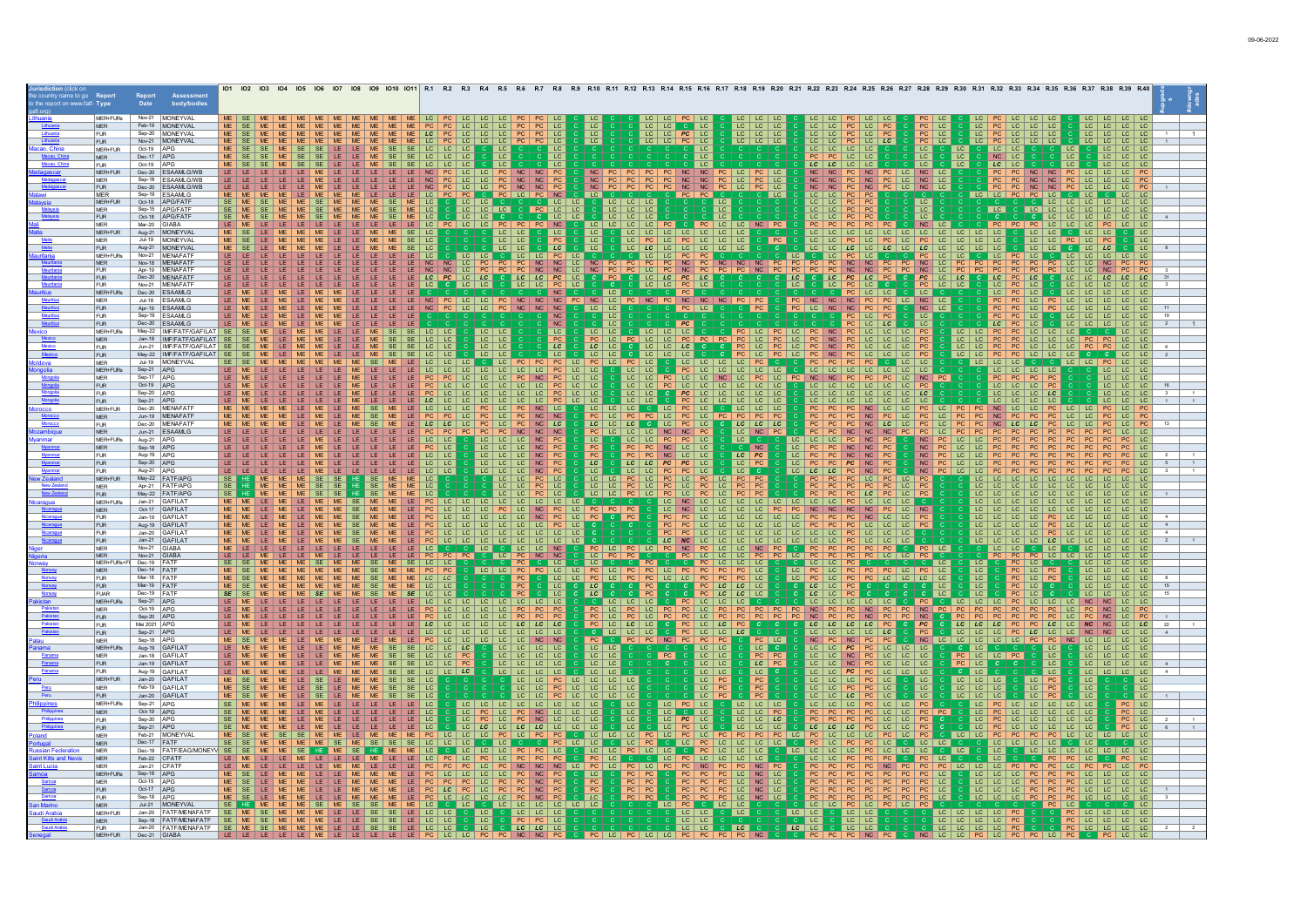|                              |                          |                             |                                           |           | 101 102 103                         |  |              |                    |                     |                                                                     |                        |                     |                              |                             |                                                   |                                                                         |                                  |                                        |                                         |                                                    |                                   |
|------------------------------|--------------------------|-----------------------------|-------------------------------------------|-----------|-------------------------------------|--|--------------|--------------------|---------------------|---------------------------------------------------------------------|------------------------|---------------------|------------------------------|-----------------------------|---------------------------------------------------|-------------------------------------------------------------------------|----------------------------------|----------------------------------------|-----------------------------------------|----------------------------------------------------|-----------------------------------|
| irt on www.fatf- <b>Type</b> |                          | Date                        | Assessmen<br>body/bodies                  |           |                                     |  |              |                    |                     |                                                                     |                        |                     |                              |                             |                                                   |                                                                         |                                  |                                        |                                         |                                                    |                                   |
|                              |                          |                             |                                           |           |                                     |  |              |                    |                     |                                                                     |                        |                     |                              |                             |                                                   |                                                                         |                                  |                                        |                                         |                                                    |                                   |
|                              | <b>MFR</b>               | May-18 GIABA                |                                           |           |                                     |  |              |                    |                     |                                                                     |                        |                     |                              |                             |                                                   |                                                                         |                                  |                                        |                                         |                                                    |                                   |
|                              | <b>IFUR</b><br>MER+FURs  | Dec-21 GIABA                | Dec-21 MONEYVAL                           |           |                                     |  |              |                    |                     |                                                                     |                        |                     | LC.                          |                             | I LC                                              |                                                                         |                                  |                                        |                                         |                                                    |                                   |
|                              | MFR.                     |                             | Apr-16 MONEYVAL                           |           |                                     |  |              |                    |                     |                                                                     |                        |                     | $\overline{1}$ C             |                             | <b>PC</b>                                         |                                                                         |                                  |                                        |                                         |                                                    |                                   |
|                              | <b>FUR</b>               |                             | Dec-18   MONEYVAL                         |           |                                     |  |              |                    |                     |                                                                     |                        |                     | LC                           | LC LC LC                    | LC                                                |                                                                         |                                  |                                        |                                         |                                                    |                                   |
|                              | <b>FUR</b>               |                             | Dec-19 MONEYVAL                           |           |                                     |  |              |                    |                     |                                                                     |                        | LC                  | LC LC LC                     | LC.                         | LC                                                |                                                                         |                                  |                                        |                                         |                                                    |                                   |
|                              | <b>FUR</b>               |                             | Dec-21 MONEYVAL                           |           |                                     |  |              |                    |                     |                                                                     |                        | TC.                 | LC.                          | <b>PC</b>                   | $\overline{c}$                                    |                                                                         |                                  |                                        |                                         |                                                    | LC                                |
|                              | MFR+FUR<br><b>MFR</b>    |                             | Dec-20 ESAAMLG<br>Sep-18 ESAAMLG          |           |                                     |  |              |                    |                     |                                                                     |                        | LC                  | LC                           | N <sub>C</sub>              | PC.                                               |                                                                         |                                  |                                        |                                         | NC                                                 | $PC$ $\perp$ $IC$                 |
|                              | <b>FUR</b>               |                             | Dec-20 ESAAMLG                            |           |                                     |  |              |                    |                     | NC<br><b>NC</b>                                                     | NC<br><b>NC</b>        | LC<br>LC            | LC<br><b>LC</b>              |                             |                                                   |                                                                         | LC                               |                                        |                                         |                                                    | $PC$ LC<br>$ $ LC                 |
|                              | <b>MER</b>               | Jan-21 GIABA                |                                           |           |                                     |  |              |                    |                     | PC<br>NC                                                            | <b>NC</b>              | PC                  | LC LC <br>PC                 | PC                          |                                                   |                                                                         |                                  |                                        | PC.                                     | PC                                                 | $PC$ LC                           |
|                              | MER+FUR                  |                             | Nov-19 FATF/APG                           |           |                                     |  | SE LC        |                    |                     | LC<br> LC                                                           | $LC$ $LC$              |                     |                              |                             |                                                   |                                                                         |                                  |                                        | LC.                                     | LC                                                 | $LC$ LC                           |
|                              | <b>MER</b>               |                             | Sep-16 FATF/APG                           |           |                                     |  |              | $rac{c}{\sqrt{c}}$ |                     | LC.                                                                 | $LC$ $LC$              |                     |                              |                             |                                                   |                                                                         |                                  |                                        |                                         |                                                    | LC LC                             |
|                              | FUR.                     |                             | Nov-19 FATF/APG<br>Sep-20 MONEYVAL        |           |                                     |  |              |                    | LC LC               |                                                                     | PC                     |                     |                              | LC LC LC                    |                                                   | $LC$ $LC$                                                               |                                  |                                        |                                         |                                                    | LC   LC                           |
|                              | <b>MER</b><br>MER+FURs   |                             | Aug-21 MONEYVAL                           |           |                                     |  |              |                    |                     |                                                                     | LC PC<br>LC.           |                     | LC.                          |                             |                                                   | PC LC LC PC                                                             | LC.                              |                                        |                                         |                                                    | LC LC                             |
|                              | <b>MFR</b>               |                             | Aug-17 MONEYVAL                           |           |                                     |  |              |                    |                     |                                                                     |                        |                     |                              |                             |                                                   |                                                                         |                                  |                                        |                                         |                                                    |                                   |
|                              | <b>FUR</b>               |                             | Dec-18 MONEYVAL                           |           |                                     |  |              |                    |                     |                                                                     |                        |                     |                              |                             |                                                   |                                                                         |                                  |                                        |                                         |                                                    |                                   |
|                              | <b>FUR</b>               |                             | Dec-19 MONEYVAL                           |           |                                     |  |              |                    |                     |                                                                     |                        |                     |                              |                             |                                                   |                                                                         |                                  |                                        |                                         |                                                    |                                   |
|                              | <b>MER</b>               | Oct-19 APG                  | Aug-21 MONEYVAL                           |           |                                     |  |              |                    |                     |                                                                     |                        |                     |                              |                             |                                                   |                                                                         |                                  |                                        |                                         |                                                    |                                   |
|                              | <b>MER</b>               |                             | Oct-21 ESAAMLG                            |           |                                     |  |              |                    |                     |                                                                     |                        |                     |                              |                             | $LC$ $LC$                                         |                                                                         |                                  |                                        |                                         | $LC$ $LC$ $IC$                                     |                                   |
|                              | MER+FUR+                 | Dec-19 FATF                 |                                           |           |                                     |  |              |                    |                     |                                                                     |                        |                     |                              |                             | LC                                                | LC                                                                      |                                  |                                        |                                         |                                                    |                                   |
|                              | MER<br><b>FUR</b>        | Dec-14 FATF<br>Mar-18 FATF  |                                           |           |                                     |  |              | $LC$ $LC$          | $ $ LC $ $          | PC PC LC                                                            | LC                     | LC                  |                              | $PC$ LC                     |                                                   | LC<br>$LC$ $LC$<br>LC.                                                  | LC                               |                                        |                                         | $ $ LC $ $                                         |                                   |
|                              | <b>FUAR</b>              | Dec-19 FATF                 |                                           |           |                                     |  |              | $LC$ $LC$<br>LC    |                     | PC                                                                  | <b>LC</b>              |                     |                              |                             | LC                                                | LC<br>$LC$ $LC$<br>LC.<br>LC<br>LC<br>LC<br>LC                          | LC<br>LC                         |                                        |                                         |                                                    |                                   |
|                              | MER+FURs                 | Dec-20 APG                  |                                           |           |                                     |  |              | $LC$ $LC$          |                     | $\overline{1}$ C                                                    | LC   LC                |                     | LC   LC   LC   LC            |                             | $LC$ $LC$                                         | LC<br>NC<br>LC.<br><b>PC</b>                                            | PC                               |                                        |                                         |                                                    |                                   |
|                              | <b>MER</b>               | Oct-15 APG                  |                                           |           |                                     |  |              | PC                 |                     | <b>NC</b>                                                           |                        |                     | NC                           |                             | <b>NC</b>                                         | NC<br>NC<br>PC<br>NC<br><b>PC</b>                                       | $NC$ $PC$                        |                                        |                                         |                                                    |                                   |
|                              | <b>FUR</b>               | Jul-16 APG                  |                                           |           |                                     |  |              |                    |                     |                                                                     |                        |                     |                              |                             | $LC$ $  LC$ $  LC$                                | NC<br>P <sub>C</sub><br>$NC$ $PC$                                       | $NC$ $PC$                        |                                        |                                         | PC LC                                              |                                   |
|                              | <b>FUR</b>               | Sep-18 APG                  |                                           |           |                                     |  |              |                    |                     |                                                                     |                        |                     |                              |                             |                                                   | <b>NC</b><br>PC                                                         | $NC$ LC                          |                                        |                                         | LC                                                 |                                   |
|                              | <b>FUR</b><br><b>FUR</b> | Oct-19 APG<br>Dec-20 APG    |                                           |           |                                     |  |              |                    |                     |                                                                     |                        | $LC$ $  LC$         | $LC$ $PC$                    |                             |                                                   | LC<br>LC<br>PC<br>PC<br>LC.                                             | $PC$ LC<br>PC LC                 |                                        | LC                                      | LC<br>LC   LC                                      |                                   |
|                              | FUR.                     | Nov-21 APG                  |                                           |           |                                     |  |              |                    |                     | LC                                                                  |                        |                     | $LC$ $LC$ $LC$               | LC                          |                                                   |                                                                         | LC                               |                                        | LC                                      | LC   LC   PC<br>LC                                 |                                   |
|                              | MER+FUR:                 | Sep-20 FATF                 |                                           |           |                                     |  |              |                    | $LC$ $  LC$ $  LC$  | PC                                                                  | $PC$ LC                |                     |                              | $\overline{\phantom{a}}$ LC | $ $ LC $ $ LC                                     | LC   LC   LC   LC   LC                                                  |                                  | LC                                     | PC LC LC LC                             | $LC$ LC                                            |                                   |
|                              | <b>MER</b>               | Apr-17 FATF                 |                                           | <b>ME</b> |                                     |  | LC           | $PC$ $ $ $LC$ $ $  |                     | LC   LC   PC   PC   LC                                              | $LC$ $LC$              |                     | LC LC                        | PC                          | $PC$ $PC$<br>LC                                   | PC<br>PC                                                                | PC LC LC LC                      | PC<br>$ $ LC $ $                       | ILC ILC ILC                             | $ $ LC $ $ LC                                      |                                   |
|                              | <b>FUR</b>               | Jul-18 FATF                 |                                           |           |                                     |  |              |                    | LC.<br>LC           | $PC$ $PC$                                                           | LC                     | LC                  | LC                           |                             | $LC$ $LC$                                         |                                                                         | LC   LC                          |                                        | LC PC LC LC LC                          | LC   LC                                            |                                   |
|                              | <b>FUR</b><br>MER+FUR    | Sep-20 FATF<br>Jan-20 FATF  |                                           |           |                                     |  |              | $ LC $ LC          | LC LC<br>LC         | PC                                                                  | $PC$ LC                |                     | $ $ LC $ $                   | LC                          | LC   LC                                           |                                                                         | $LC$   $LC$<br>LC                | $LC$ $PC$                              | $ LC $ $ LC $                           | $LC$ LC                                            |                                   |
|                              | MER                      | Dec-16 FATF                 |                                           |           |                                     |  |              |                    |                     | LC LC LC<br>LC                                                      | $C$ PC<br>PC           | PC                  | LC LC<br>LC LC               | LC LC LC LC<br>LC PC LC LC  | PC                                                |                                                                         |                                  | $ _{LC} $<br>LC                        |                                         | LC C LC PC LC LC LC LC LC PC                       |                                   |
|                              | <b>FUR</b>               | Jan-20   FATF               |                                           |           |                                     |  |              |                    |                     |                                                                     |                        |                     | $LC$ $LC$                    | $ $ LC $ $                  |                                                   |                                                                         |                                  |                                        | PC LC PC<br>C LC PC                     |                                                    |                                   |
|                              | MER                      | Oct-19 APG                  |                                           |           |                                     |  |              |                    | LC   LC             | <sub>LC</sub>   <sub>LC</sub>                                       |                        | $LC$ $LC$           |                              |                             |                                                   |                                                                         | LC                               | LC                                     | LC   LC                                 | $LC$ $ LC $ $LC$<br>LC I                           |                                   |
|                              | MER+FUR                  | Jun-21 $EAG$                |                                           |           |                                     |  |              |                    |                     |                                                                     | PC PC<br>NC PC         | LC LC               |                              |                             | NA LC LC                                          |                                                                         |                                  | $ $ LC $ $                             | LC LC LC LC<br>LC LC LC PC              | PC LC LC<br>$ $ LC $ $                             |                                   |
|                              | <b>MER</b>               | Dec-18 EAG                  |                                           |           |                                     |  |              |                    |                     |                                                                     |                        |                     |                              |                             | I NA<br>LC   LC                                   |                                                                         | LC.<br>PC                        | LC                                     |                                         | LC<br>$PC$ LC LC                                   |                                   |
|                              | <b>FUR</b><br><b>MFR</b> | Jun-21 EAG                  | Jun-21 ESAAMLG                            |           |                                     |  |              |                    |                     |                                                                     |                        |                     |                              |                             | NC LC                                             |                                                                         | LC.<br>$NC$ LC                   | PC                                     | LC LC<br>LC<br>PC<br>PC                 | LC<br><b>PC</b><br>$ $ LC                          | $LC$ $LC$                         |
|                              | MER+FUR                  | Aug-21 APG                  |                                           |           |                                     |  |              |                    |                     |                                                                     |                        |                     |                              |                             |                                                   |                                                                         | LC                               |                                        | LC                                      | PC LC LC<br>PC LC LC                               | $CC$ $LC$                         |
|                              | MER                      | Dec-17 APG                  |                                           |           |                                     |  |              |                    |                     |                                                                     |                        |                     |                              |                             |                                                   |                                                                         |                                  |                                        |                                         |                                                    | $LC$ $LC$                         |
|                              | <b>FUR</b>               | Sep-18 APG                  |                                           |           |                                     |  |              |                    |                     |                                                                     |                        |                     |                              |                             |                                                   |                                                                         |                                  |                                        |                                         | LC                                                 |                                   |
|                              | <b>FUR</b>               | Aug-21 APG                  |                                           |           |                                     |  |              | PC C               | IC IC IC            | LC   LC   PC                                                        |                        |                     | LC LC LC LC LC LC LC LC      |                             | LC                                                | LC LC LC NC PC PC<br>PC<br>PC                                           |                                  |                                        | $LC$ $  LC$ $  LC$ $  LC$               |                                                    | LC   LC                           |
|                              | <b>MER</b><br>MER+FUR    | Sep-21 APG<br>Jun-19 CFATF  |                                           |           |                                     |  |              | $ _{LC} $<br>PC    | LC.<br>$LC$ $LC$    | PC<br>C LC PC                                                       | $NC$ $PC$              |                     |                              |                             | NCPC NC NC NC LC NC NC NC NC NC NC NC LC NC NC PC | <b>NC</b>                                                               | PC<br>PC<br>$PC$ LC<br>PC<br>LC. | PC<br>LC.                              | PC LC PC                                | LC                                                 |                                   |
|                              | MER                      | Jun-16 CFATF                |                                           |           |                                     |  |              |                    |                     |                                                                     | $NC$ $NC$              | LC                  |                              |                             |                                                   | LC   LC   LC   PC                                                       | PC<br>LC                         |                                        |                                         | LC                                                 |                                   |
|                              | FUR                      | Jun-19 CFATF                |                                           |           |                                     |  |              |                    | LC                  | LC PC                                                               |                        |                     |                              |                             |                                                   | l LC.                                                                   |                                  |                                        |                                         |                                                    | LC                                |
|                              | MER+FUR:                 |                             | Jan-20   MENAFATE                         |           |                                     |  |              |                    | $rac{c}{LC}$        | LC                                                                  |                        | LC                  |                              |                             |                                                   |                                                                         | $LC$   $LC$<br>LC.               | LC.                                    | LC <br>PC LC LC LC<br>PC NC LC PC       |                                                    |                                   |
|                              | <b>MER</b>               |                             | Jun-16   MENAFATF/WB<br>Dec-17   MENAFATF |           |                                     |  |              |                    |                     | PC NC LC                                                            |                        |                     |                              |                             |                                                   | NC LC                                                                   | PC LC                            | PC LC                                  |                                         |                                                    | $\overline{\phantom{a}}$ LC       |
|                              | FUR.<br><b>FUR</b>       |                             | Jan-19 MENAFATF                           |           |                                     |  | LC<br>LC.    | PC<br>PC           | LC LC PC            |                                                                     | NC PC                  | LC<br>LC.           | LC.                          | LC.                         | $LC$ $LC$ $LC$ $LC$<br>LC.<br>l PC<br>l LC        | PC<br>$rac{PC}{PC}$<br>PC<br>LC                                         | LC PC LC<br>LC PC LC             | LC<br>PC LC                            | $PC$ LC $LC$<br>LC LC LC<br>PC          | $\frac{PC}{PC}$                                    | LC<br>12<br>LC<br>4               |
|                              | FUR                      |                             | Jan-20 MENAFATF                           |           |                                     |  |              | PC                 | LC                  | LC                                                                  |                        | LC                  | LC.                          |                             | LC<br>LC                                          | $LC$ $LC$                                                               | $LC$ $LC$ $LC$<br>LC             | LC LC PC                               | $LC$   $LC$   $LC$                      |                                                    | LC<br>9                           |
|                              | MER+FURs                 | Mav-22 FATE                 |                                           |           |                                     |  |              | LC                 |                     | LC PC<br>NC PC                                                      |                        | LC                  | NC                           |                             | LC<br>LC                                          | PC LC PC<br>$LC$ $LC$                                                   |                                  | <sub>LC</sub>                          |                                         |                                                    | LC                                |
|                              | <b>MER</b>               | Dec-19 FATF                 |                                           |           |                                     |  | LC.          | LC                 | LC                  | PC                                                                  |                        | LC                  | NC<br>$LC$ $LC$<br>LC.       | LC                          | PC<br>LC                                          | $\frac{ PC }{ PC }$<br>$rac{PC}{PC}$<br>PC PC LC<br>PC.                 |                                  |                                        | $LC$ $  LC$<br>$PC$ $\perp$ $IC$<br>LC  |                                                    | LC                                |
|                              | <b>FUR</b>               | Nov-21 FATF                 |                                           |           |                                     |  |              |                    | LC                  | LC                                                                  | LC PC                  | LC.                 | NC<br>LC  <br>LC             | $NC$ $LC$                   | LC <br>LC                                         |                                                                         |                                  | LC.<br>LC                              | $LC$ $LC$ $LC$                          |                                                    | LC                                |
|                              | <b>FUR</b><br>MER        | May-22 FATF<br>Jan-20 CFATF |                                           |           |                                     |  |              |                    |                     | LC LC LC PC<br>  LC                                                 | PC                     | LC<br><b>PC</b>     | LC   LC   NC   LC  <br>NC    |                             | LC<br>LC                                          | PC CLCLC PCLC                                                           | PC                               |                                        | LC   LC   LC   LC   LC                  |                                                    |                                   |
|                              | MER+FURs                 |                             | Dec-20 ESAAMLG                            |           |                                     |  |              |                    |                     | C NC NC                                                             |                        | LC                  | PC<br>PC                     | PC                          |                                                   | NC<br>NC                                                                | PC<br>NC                         |                                        | PC                                      |                                                    | PC                                |
|                              | MER                      |                             | Sep-16 ESAAMLG                            |           |                                     |  |              |                    |                     | PC LC NC NC NC                                                      | NC                     | NC                  | NC                           | <b>NC</b>                   | $NC$ $NC$ $NC$<br><b>NC</b>                       | NC<br>NC<br>NC<br>PC                                                    | NC<br>NC<br>PC                   | $rac{PC}{PC}$<br>$\frac{NC}{NC}$<br>PC | NC<br>PC<br>PC                          |                                                    |                                   |
|                              | <b>FUR</b>               |                             | Nov-18 ESAAMLG                            |           |                                     |  |              |                    |                     | NC                                                                  | $\overline{\text{NC}}$ |                     |                              |                             |                                                   | NC                                                                      | PC                               |                                        |                                         |                                                    |                                   |
|                              | <b>FUR</b><br>MER+FURS   |                             | Dec-20 ESAAMLG<br>Sep-20 MONEYVAL         |           |                                     |  |              |                    | LC.                 | NC                                                                  | NC<br>LC               | LC<br>LC            | PC<br>$\overline{LC}$<br>LC. | <b>PC</b><br>PC             | N/A LC                                            | NC NC PC<br>NC<br>LC<br>PC<br>LC.<br>I LC I<br>LC.<br>LC LC             | NC<br><b>PC</b>                  | LC                                     | C NC<br>PC<br><b>LC</b><br>LC PC<br>LC. | LC.                                                | <b>PC</b><br>LC LC                |
|                              | MER                      |                             | Jan-18 MONEYVAL                           |           |                                     |  | ME   ME   LC |                    |                     | LC LC LC PC PC<br>LC LC PC PC PC                                    | $\overline{LC}$        | $\overline{LC}$     | $\overline{LC}$<br>$LC$ $LC$ |                             | N/A LC                                            | PC LC LC PC<br>LC   LC   LC                                             |                                  | LC                                     | PC LC                                   | LC.<br>LC   LC   LC                                |                                   |
|                              | FUR                      |                             | Jul-19 MONEYVAL                           |           |                                     |  |              |                    |                     | PC.                                                                 | LC                     | LC                  | LC<br>$LC$ LC                |                             | N/A LC                                            | LC   LC   LC   PC   LC   LC   PC                                        |                                  |                                        |                                         |                                                    | $LC$   $LC$                       |
|                              | <b>FUR</b>               |                             | Sep-20 MONEYVAL                           |           |                                     |  | MF           |                    | LC                  | PC                                                                  |                        |                     | LC PC<br>LC                  |                             | $N/A$ LC                                          | LC   LC   LC   PC  <br>$ LC $ $ LC $                                    | <b>PC</b>                        | LC                                     | LC<br>PC.                               | LC<br>  <sub>LC</sub>                              | $LC$ LC                           |
|                              | MER+FUR                  | Nov-21                      |                                           |           |                                     |  | <b>ME</b>    | LC   LC            | $LC$   $LC$         |                                                                     | $C$ LC                 | $LC$ $ $ $LC$<br>LC |                              |                             | LC LC PC                                          | rc   rc   rc   rc   rc                                                  | $LC$ $PC$                        |                                        | LC CC CC                                | $LC$ $LC$                                          | $ $ LC                            |
|                              | MER<br><b>FUR</b>        |                             | Apr-20 FATF/MENAFATE<br>Nov-21 MENAFATF   |           |                                     |  | <b>ME</b>    |                    | $LC$ $LC$ $LC$ $LC$ | PC LC LC LC LC C PC PC LC                                           | $ $ LC                 | LC   LC   LC        | $LC$ $LC$<br>LC              | PC                          | LC LC PC                                          | LC   LC   LC   LC   PC<br>$ LC $ $ LC $<br>LC<br>LC                     | $LC$ $PC$<br>LC                  |                                        | LC   LC   LC<br>$LC$ LC                 | $LC$ LC<br>LC                                      | $\overline{\phantom{a}}$ LC<br>LC |
|                              | MER+FUR                  | Jun-22 FATF                 |                                           |           |                                     |  |              |                    |                     | $ LC $ $ LC $                                                       |                        |                     |                              | LC                          | LC   LC   LC                                      | LC   LC   LC                                                            |                                  |                                        | $LC$   $LC$                             | <b>LC</b>                                          | LC                                |
|                              | <b>MER</b>               | Dec-18 FATF                 |                                           |           |                                     |  |              |                    |                     | $LC$ $LC$                                                           |                        |                     |                              |                             | L <sub>C</sub><br>LC.                             | $ $ LC $ $ LC $ $<br>LC                                                 |                                  | LC.                                    | LC                                      | LC                                                 | LC                                |
|                              | <b>FUR</b>               | Jun-22 FATF                 |                                           |           |                                     |  |              |                    |                     | LC                                                                  |                        |                     |                              |                             |                                                   | LC<br>LC.                                                               |                                  | LC.                                    |                                         |                                                    | LC                                |
|                              | MER+FUR                  | Mar-20 FATF                 |                                           |           |                                     |  |              |                    | $LC$ $LC$           | LC LC LC                                                            |                        |                     |                              |                             |                                                   | NC NC NC PC LC                                                          | NC                               |                                        |                                         | LC   LC   LC   LC   LC   LC   LC                   |                                   |
|                              | <b>MER</b><br><b>FUR</b> | Mar-20 FATF                 | Dec-16 FATF/APG                           |           |                                     |  | PC           |                    | LC LC<br>LC   LC    | $LC$ $LC$<br>LC.                                                    |                        |                     | PC LC PC LC LC LC<br>LC.     | LC.<br>PC LC                | LC LC LC PC<br>LC.                                | PC LC<br>NC<br>$N$ C<br>NC<br><b>LC</b><br>NC<br><b>NC</b><br><b>PC</b> | $\frac{\text{NC}}{\text{NC}}$    | $rac{LC}{LC}$                          | LC                                      | LC LC LC LC LC LC LC<br>LC   LC   LC   LC  <br>LC. |                                   |
|                              | MER                      | Jan-20 GAFILA               |                                           |           |                                     |  |              |                    |                     |                                                                     |                        |                     |                              |                             |                                                   |                                                                         | LC                               |                                        |                                         |                                                    |                                   |
|                              | MER+FUR:                 | Sep-18 APG                  |                                           |           |                                     |  |              |                    |                     |                                                                     |                        |                     |                              |                             |                                                   |                                                                         | LC                               |                                        |                                         |                                                    |                                   |
|                              | <b>MER</b>               | Oct-15 APG                  |                                           |           |                                     |  |              |                    |                     |                                                                     |                        |                     |                              | <b>NC</b><br>LC             | NC                                                |                                                                         |                                  | $PC$ LC                                | NC PC                                   | PC<br>NC<br>PC                                     |                                   |
|                              | <b>FUR</b><br><b>FUR</b> | Nov-17 APG<br>Sep-18 APG    |                                           |           |                                     |  |              |                    |                     |                                                                     | LC.                    |                     |                              |                             |                                                   | LC.<br><b>NC</b><br><b>NC</b><br>LC.<br>  LC                            |                                  |                                        | LC.                                     | LC                                                 | LC.                               |
|                              | MFR.                     | $Feh-22$ $APG$              |                                           |           |                                     |  |              |                    |                     |                                                                     |                        |                     |                              |                             | LC                                                | LC<br>LC<br>PC<br>$PC$ $PC$<br>PC.                                      | $LC$ $LC$<br> PC PC              | LC LC                                  |                                         | C PC NC LC LC PC LC LC                             |                                   |
|                              | <b>MFR</b>               | Jun-19 ESAAML               |                                           |           |                                     |  |              |                    |                     |                                                                     |                        |                     |                              |                             |                                                   |                                                                         |                                  |                                        |                                         | LC   LC   LC<br>$LC$ $LC$                          |                                   |
|                              | MER+FURs                 |                             | Sep-19 ESAAMLG                            |           |                                     |  |              |                    |                     | PC PC<br>NC NC                                                      |                        |                     | $ $ LC $ $                   | PC                          |                                                   |                                                                         | PC LC PC                         |                                        |                                         |                                                    |                                   |
|                              | MER                      |                             | Jan-17   FSAAMI G                         |           |                                     |  |              |                    |                     |                                                                     |                        |                     | PC NC<br>LC.                 |                             |                                                   | NC<br>NC<br>PC                                                          | $LC$ $PC$                        |                                        | $LC$ PC                                 |                                                    |                                   |
|                              | <b>FUR</b><br><b>FUR</b> |                             | Apr-19 ESAAMLG<br>Sep-19 <b>IFSAAMIG</b>  |           |                                     |  |              |                    |                     |                                                                     | NC                     |                     |                              |                             |                                                   | LC                                                                      |                                  |                                        |                                         |                                                    |                                   |
|                              |                          |                             |                                           |           |                                     |  |              |                    |                     |                                                                     |                        |                     |                              |                             |                                                   |                                                                         |                                  |                                        |                                         |                                                    |                                   |
|                              | <b>MER</b>               | Mutual Evaluation Repo      |                                           |           |                                     |  |              |                    |                     | C Compliant<br>LC Largely compliant - There are only minor shortcom |                        |                     |                              |                             |                                                   |                                                                         |                                  |                                        |                                         |                                                    |                                   |
|                              | <b>FUR</b>               | Follow-Up Report            |                                           |           | SE Substantial level of effectivene |  |              |                    |                     |                                                                     |                        |                     |                              |                             |                                                   |                                                                         |                                  |                                        |                                         |                                                    |                                   |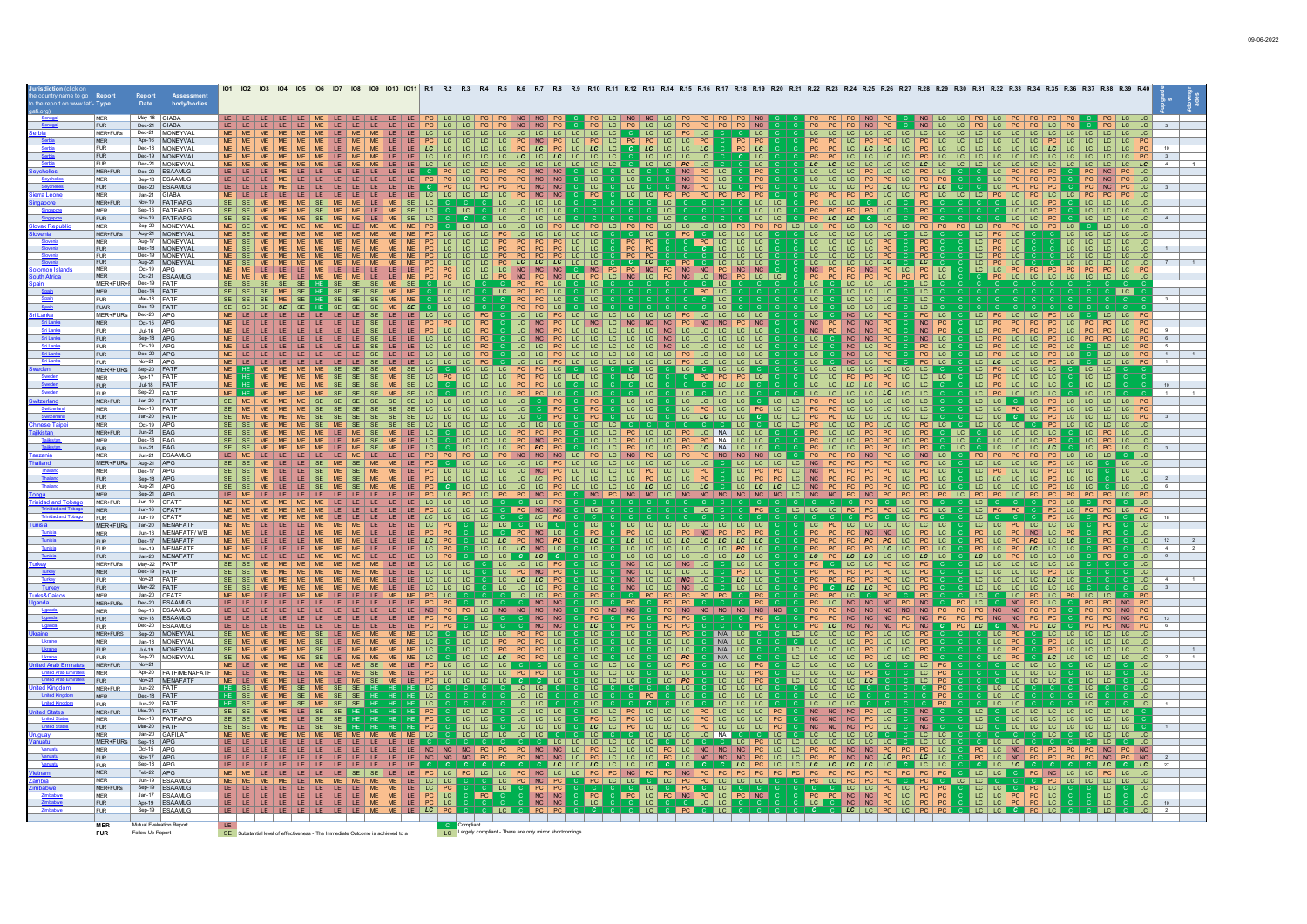| Jurisdiction (click on<br>the country name to go  Report  Report  Assessment<br>to the report on www.fatf- Type | body/bodies | 01 101 102 103 104 105 106 107 108 109 1010 1011 R.1 R.2 R.3 R.4 R.5 R.6 R.7 R.8 R.9 R.11 R.12 R.13 R.16 R.16 R.16 R.17 R.18 R.19 R.20 R.21 R.22 R.23 R.25 R.25 R.26 R.25 R.26 R.21 R.32 R.31 R.32 R.34 R.35 R.35 R.35 R.36 R.                                                                                                                       |
|-----------------------------------------------------------------------------------------------------------------|-------------|------------------------------------------------------------------------------------------------------------------------------------------------------------------------------------------------------------------------------------------------------------------------------------------------------------------------------------------------------|
|                                                                                                                 |             | <b>PC</b> Partially compliant - There are moderate shortcomings.<br>Moderate level of effectiveness - The Immediate Outcome is achieved to some<br>NC Non-compliant - There are major shortcomings.<br>LE Low level of effectiveness - The Immediate Outcome is not achieved or achieved<br>NA Not applicable - A requirement does not apply, due to |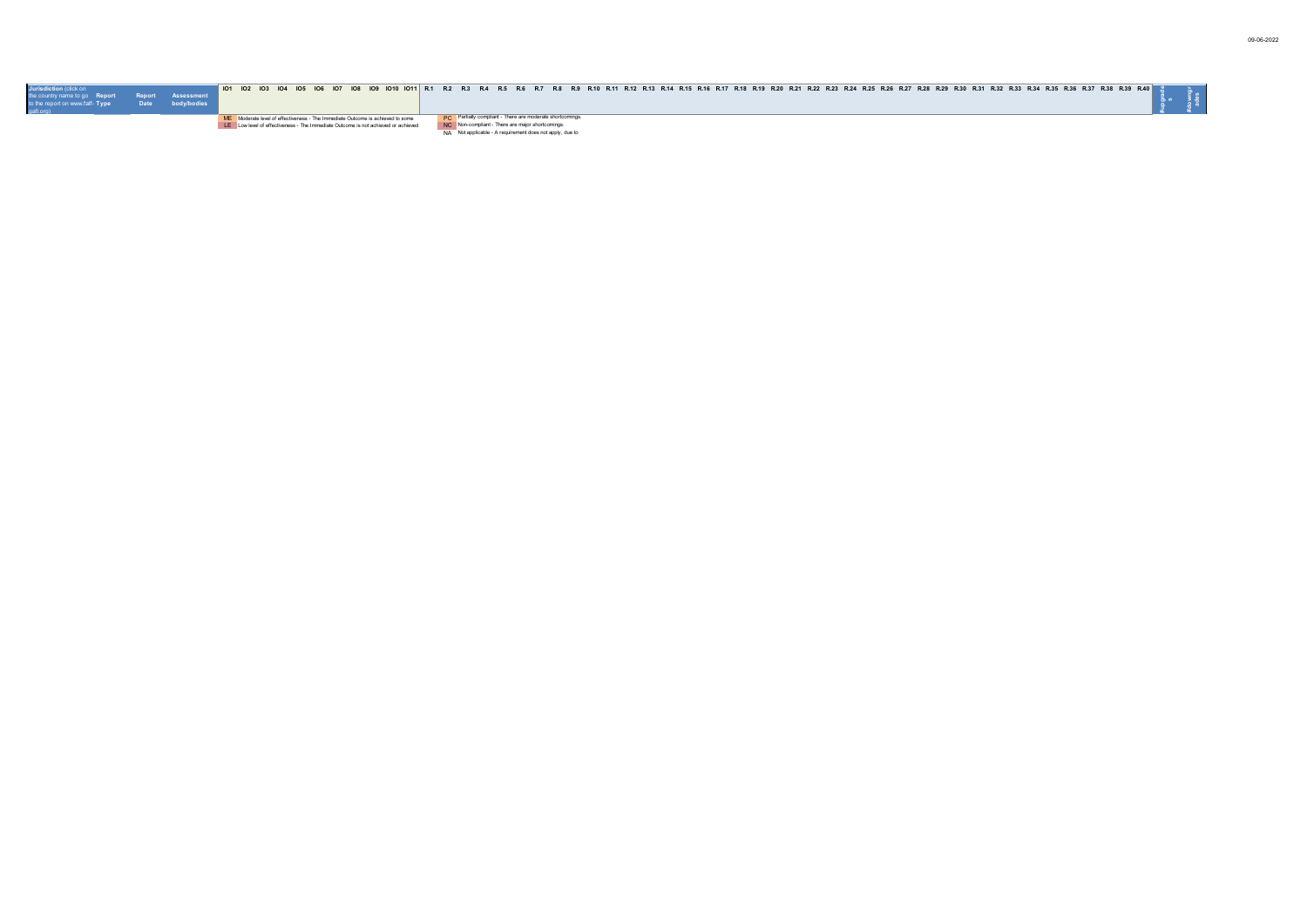| <b>Assessment Bodies</b> |                                                                                                  |  |  |  |  |  |  |  |
|--------------------------|--------------------------------------------------------------------------------------------------|--|--|--|--|--|--|--|
|                          | The body or bodies who conducted the mutual evaluation. Click on the links for more information. |  |  |  |  |  |  |  |
| <b>APG</b>               | Asia/Pacific Group on Money Laundering                                                           |  |  |  |  |  |  |  |
| <b>CFATF</b>             | Caribbean Financial Action Task Force                                                            |  |  |  |  |  |  |  |
| <b>EAG</b>               | Eurasian Group                                                                                   |  |  |  |  |  |  |  |
| <b>ESAAMLG</b>           | Eastern and Southern Africa Anti-Money Laundering Group                                          |  |  |  |  |  |  |  |
| <b>GABAC</b>             | Task Force on Money Laundering in Central Africa                                                 |  |  |  |  |  |  |  |
| <b>GAFILAT</b>           | Financial Action Task Force of Latin America                                                     |  |  |  |  |  |  |  |
| <b>GIABA</b>             | Inter Governmental Action Group against Money Laundering in West Africa                          |  |  |  |  |  |  |  |
| <b>MENAFATF</b>          | Middle Fast and North Africa Financial Action Task Force                                         |  |  |  |  |  |  |  |
| <b>MONEYVAL</b>          | Council of Europe Committee of Experts on the Evaluation of Anti-Money Laundering Measures       |  |  |  |  |  |  |  |
|                          | and the Financing of Terrorism                                                                   |  |  |  |  |  |  |  |
| IMF                      | International Monetary Fund                                                                      |  |  |  |  |  |  |  |
| W <sub>B</sub>           | World Bank                                                                                       |  |  |  |  |  |  |  |
| <b>Effectiveness</b>     |                                                                                                  |  |  |  |  |  |  |  |

Ratings that reflect the extent to which a country's measures are effective. The assessment is conducted on the basis of 11 immediate outcomes, which represent key goals that an effective AML/CFT system should achieve. See the FATF Methodology for more information.

| <b>HE</b>                   | High level of effectiveness - The Immediate Outcome is achieved to a very large extent. Minor<br>improvements needed.                                                                                                |
|-----------------------------|----------------------------------------------------------------------------------------------------------------------------------------------------------------------------------------------------------------------|
| <b>SE</b>                   | Substantial level of effectiveness - The Immediate Outcome is achieved to a large extent. Moderate<br>improvements needed.                                                                                           |
| <b>ME</b>                   | Moderate level of effectiveness - The Immediate Outcome is achieved to some extent. Major<br>improvements needed.                                                                                                    |
| <b>LE</b>                   | Low level of effectiveness - The Immediate Outcome is not achieved or achieved to a negligible<br>extent. Fundamental improvements needed.                                                                           |
| <b>Immediate Outcomes</b>   |                                                                                                                                                                                                                      |
| IO <sub>1</sub>             | Money laundering and terrorist financing risks are understood and, where appropriate, actions co-<br>ordinated domestically to combat money laundering and the financing of terrorism and proliferation.             |
| IO <sub>2</sub>             | International co-operation delivers appropriate information, financial intelligence, and evidence, and<br>facilitates action against criminals and their assets.                                                     |
| IO <sub>3</sub>             | Supervisors appropriately supervise, monitor and regulate financial institutions, DNFBPs and<br>VASPs for compliance with AML/CFT requirements commensurate with their risks.                                        |
| IO <sub>4</sub>             | Financial institutions, DNFBPs and VASPs adequately apply AML/CFT preventive measures<br>commensurate with their risks, and report suspicious transactions.                                                          |
| IO <sub>5</sub>             | Legal persons and arrangements are prevented from misuse for money laundering or terrorist<br>financing, and information on their beneficial ownership is available to competent authorities without<br>impediments. |
| IO <sub>6</sub>             | Financial intelligence and all other relevant information are appropriately used by competent<br>authorities for money laundering and terrorist financing investigations.                                            |
| IO <sub>7</sub>             | Money laundering offences and activities are investigated and offenders are prosecuted and subject<br>to effective, proportionate and dissuasive sanctions.                                                          |
| IO <sub>8</sub>             | Proceeds and instrumentalities of crime are confiscated.                                                                                                                                                             |
| IO <sub>9</sub>             | Terrorist financing offences and activities are investigated and persons who finance terrorism are<br>prosecuted and subject to effective, proportionate and dissuasive sanctions.                                   |
| <b>IO10</b>                 | Terrorists, terrorist organisations and terrorist financiers are prevented from raising, moving and<br>using funds, and from abusing the NPO sector.                                                                 |
| <b>1011</b>                 | Persons and entities involved in the proliferation of weapons of mass destruction are prevented<br>from raising, moving and using funds, consistent with the relevant UNSCRs.                                        |
| <b>Technical Compliance</b> |                                                                                                                                                                                                                      |
|                             | Detinas which reflect the cytent to which a country has implemented the technical requirements of the EATE                                                                                                           |

Ratings which reflect the extent to which a country has implemented the technical requirements of the FATF Recommendations. See the FATF Recommendations and the FATF Methodology for more information.

- **C** Compliant
- **LC** Largely compliant There are only minor shortcomings.
- **PC** Partially compliant There are moderate shortcomings.
- **NC** Non-compliant There are major shortcomings.
- **NA** Not applicable - A requirement does not apply, due to the structural, legal or institutional features of the country.